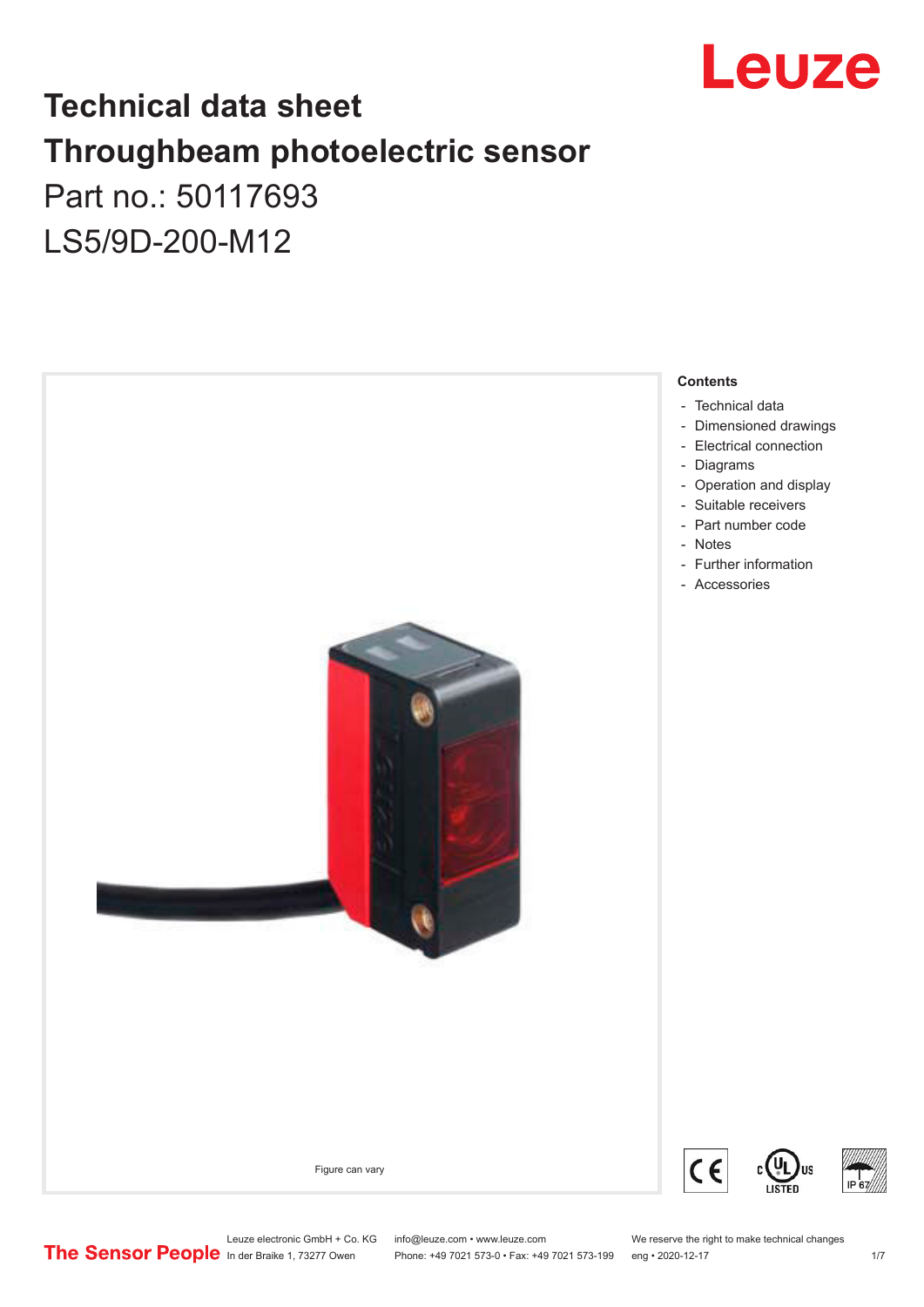## <span id="page-1-0"></span>**Technical data**

**Device type** Transmitter

## Leuze

#### **Basic data**

**Series** 5 **Operating principle** Throughbeam principle

**Special version**

**Special version** Deactivation input

### **Optical data**

| <b>Operating range</b>          | Guaranteed operating range           |
|---------------------------------|--------------------------------------|
| <b>Operating range</b>          | $010$ m                              |
| <b>Operating range limit</b>    | Typical operating range              |
| <b>Operating range limit</b>    | 015m                                 |
| Light source                    | LED, Red                             |
| <b>LED light wavelength</b>     | 620 nm                               |
| LED group                       | Exempt group (in acc. with EN 62471) |
| <b>Transmitted-signal shape</b> | Pulsed                               |
|                                 |                                      |

#### **Electrical data**

**Protective circuit** Polarity reversal protection Short circuit protected

| Performance data                     |                                     |
|--------------------------------------|-------------------------------------|
| Supply voltage U <sub>p</sub>        | 10  30 V, DC, Incl. residual ripple |
| <b>Residual ripple</b>               | 0  15 %, From $U_{\rm B}$           |
| <b>Open-circuit current</b>          | $015$ mA                            |
|                                      |                                     |
| <b>Inputs</b>                        |                                     |
| <b>Number of deactivation inputs</b> | 2 Piece(s)                          |

### **Deactivation inputs**

**Deactivation input 1 Active switching state** Low

**Connection 1, pin 4** 

**Deactivation input 2 Active switching state** High

**Connection 1, pin 2** 

### **Timing**

**Readiness delay** 300 ms

#### **Connection**

| <b>Connection 1</b>       |                       |
|---------------------------|-----------------------|
| <b>Function</b>           | Signal IN             |
|                           | Voltage supply        |
| <b>Type of connection</b> | Cable with connector  |
| <b>Cable length</b>       | 200 mm                |
| <b>Sheathing material</b> | <b>PUR</b>            |
| Cable color               | <b>Black</b>          |
| Wire cross section        | $0.2$ mm <sup>2</sup> |
| <b>Thread size</b>        | M <sub>12</sub>       |
| <b>Type</b>               | Male                  |
| <b>Material</b>           | Plastic               |
| No. of pins               | 4-pin                 |
| Encoding                  | A-coded               |

| Mechanical data                |                           |
|--------------------------------|---------------------------|
| Dimension (W x H x L)          | 14 mm x 32.5 mm x 20.2 mm |
| <b>Housing material</b>        | Plastic                   |
| <b>Plastic housing</b>         | <b>ABS</b>                |
| Lens cover material            | Plastic                   |
| Net weight                     | 40q                       |
| <b>Housing color</b>           | <b>Black</b>              |
|                                | Red                       |
| <b>Operation and display</b>   |                           |
| Type of display                | LED                       |
| <b>Number of LEDs</b>          | 2 Piece(s)                |
| <b>Environmental data</b>      |                           |
| Ambient temperature, operation | $-4060 °C$                |
| Ambient temperature, storage   | $-40$ 70 °C               |
| <b>Certifications</b>          |                           |
| Degree of protection           | IP 67                     |
| <b>Protection class</b>        | III                       |
| <b>Certifications</b>          | c UL US                   |
| <b>Standards applied</b>       | IEC 60947-5-2             |
| <b>Classification</b>          |                           |
| <b>Customs tariff number</b>   | 85365019                  |
| eCl@ss 5.1.4                   | 27270901                  |
| eCl@ss 8.0                     | 27270901                  |
| eCl@ss 9.0                     | 27270901                  |
| eCl@ss 10.0                    | 27270901                  |
| eCl@ss 11.0                    | 27270901                  |
| <b>ETIM 5.0</b>                | EC002716                  |
| <b>ETIM 6.0</b>                | EC002716                  |
|                                |                           |
| <b>ETIM 7.0</b>                | EC002716                  |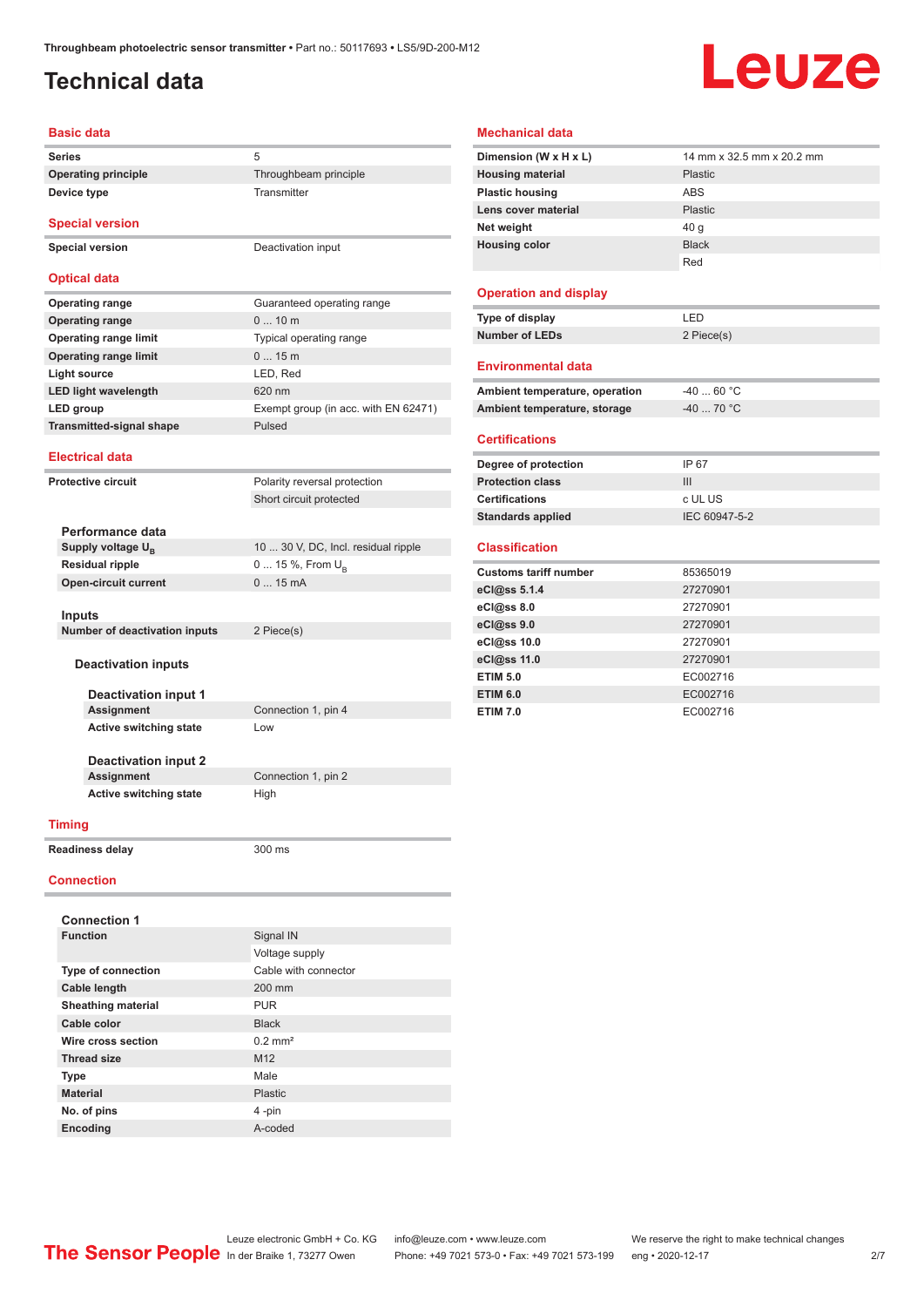## <span id="page-2-0"></span>**Dimensioned drawings**

Leuze

All dimensions in millimeters



## **Electrical connection**

**Connection 1**

| <b>Function</b>           | Signal IN             |
|---------------------------|-----------------------|
|                           | Voltage supply        |
| Type of connection        | Cable with connector  |
| Cable length              | 200 mm                |
| <b>Sheathing material</b> | <b>PUR</b>            |
| Cable color               | <b>Black</b>          |
| Wire cross section        | $0.2$ mm <sup>2</sup> |
| <b>Thread size</b>        | M12                   |
| <b>Type</b>               | Male                  |
| <b>Material</b>           | Plastic               |
| No. of pins               | $4$ -pin              |
| Encoding                  | A-coded               |

### **Pin Pin assignment**

| $\mathbf{1}$ |
|--------------|
| GND          |
|              |

B Indicator diode

1

4

2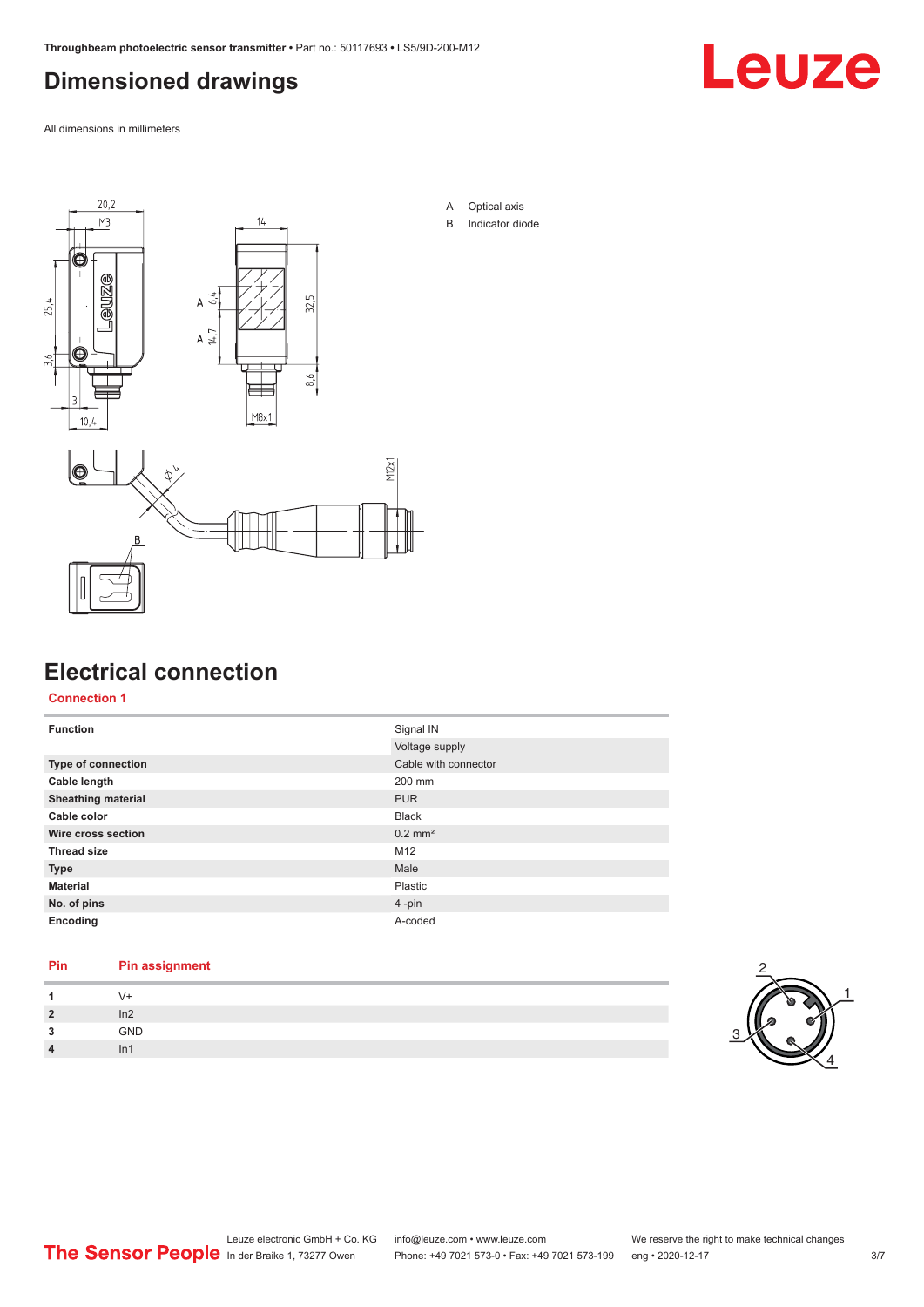### <span id="page-3-0"></span>**Diagrams**

# Leuze

Typ. response behavior





## **Operation and display**

| <b>LED</b>     | Display                  | <b>Meaning</b>          |
|----------------|--------------------------|-------------------------|
|                | Green, continuous light  | Operational readiness   |
| $\overline{2}$ | Yellow, continuous light | Transmitted beam active |

## **Suitable receivers**

| Part no. | <b>Designation</b> | <b>Article</b>                                  | <b>Description</b>                                                                                                                                                                                                                                                                                            |
|----------|--------------------|-------------------------------------------------|---------------------------------------------------------------------------------------------------------------------------------------------------------------------------------------------------------------------------------------------------------------------------------------------------------------|
| 50117683 | LE5/2N-200-M12     | Throughbeam<br>photoelectric sensor<br>receiver | Operating range limit: 0  15 m<br>Supply voltage: DC<br>Digital switching outputs: 2 Piece(s)<br>Switching output 1: Transistor, NPN, Light switching<br>Switching output 2: Transistor, NPN, Dark switching<br>Switching frequency: 500 Hz<br>Connection: Cable with connector, 200 mm, M12, Plastic, 4 -pin |
| 50134471 | LE5/2X-200-M12     | Throughbeam<br>photoelectric sensor<br>receiver | Operating range limit: 0  15 m<br>Supply voltage: DC<br>Digital switching outputs: 1 Piece(s)<br>Switching output 1: Transistor, NPN, Light switching<br>Switching frequency: 500 Hz<br>Connection: Cable with connector, 200 mm, M12, Plastic, 4 -pin                                                        |
| 50117690 | LE5/4P-200-M12     | Throughbeam<br>photoelectric sensor<br>receiver | Operating range limit: 0  15 m<br>Supply voltage: DC<br>Digital switching outputs: 2 Piece(s)<br>Switching output 1: Transistor, PNP, Light switching<br>Switching output 2: Transistor, PNP, Dark switching<br>Switching frequency: 500 Hz<br>Connection: Cable with connector, 200 mm, M12, Plastic, 4 -pin |
| 50134470 | LE5/4X-200-M12     | Throughbeam<br>photoelectric sensor<br>receiver | Operating range limit: 0  15 m<br>Supply voltage: DC<br>Digital switching outputs: 1 Piece(s)<br>Switching output 1: Transistor, PNP, Light switching<br>Switching frequency: 500 Hz<br>Connection: Cable with connector, 200 mm, M12, Plastic, 4 -pin                                                        |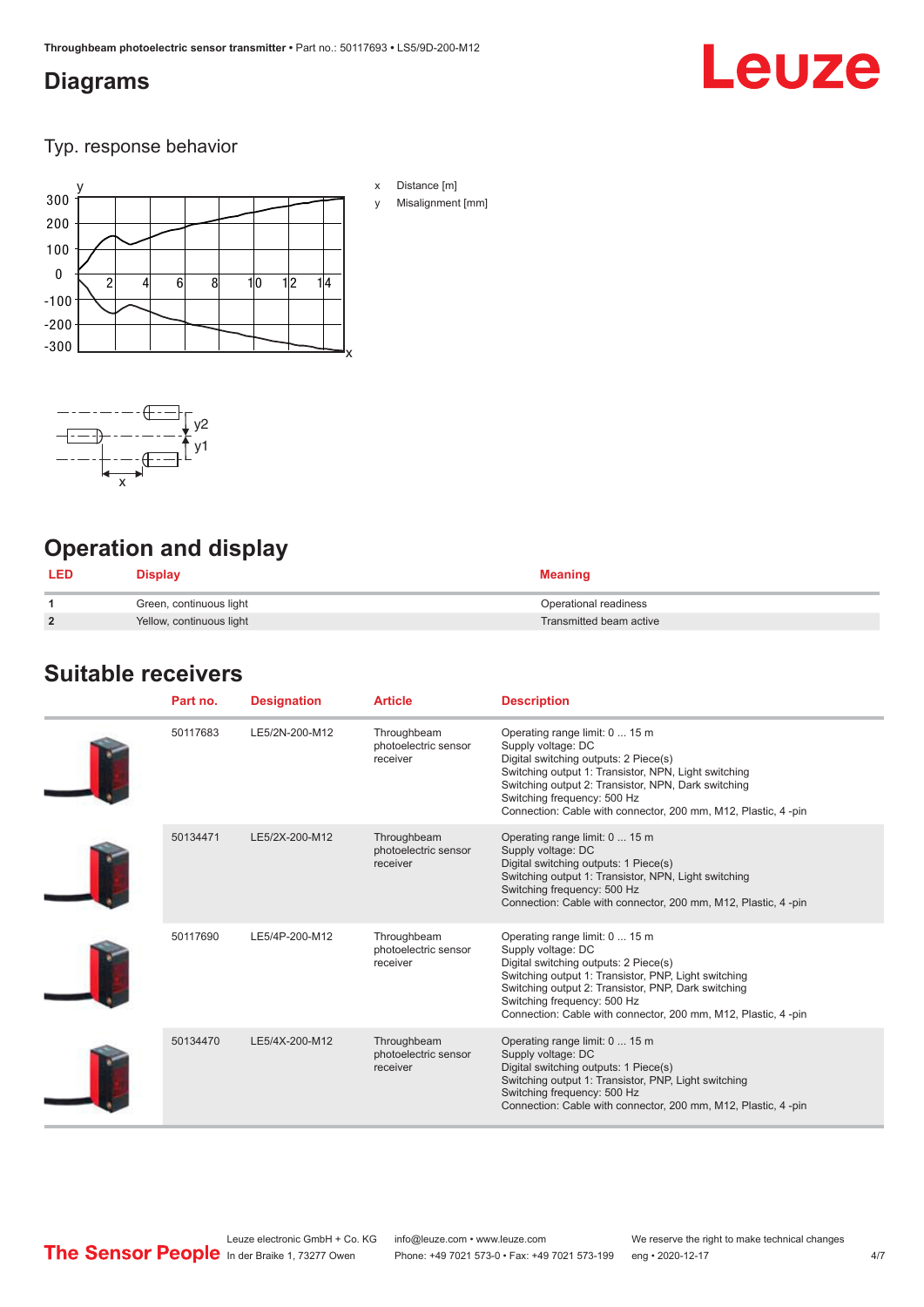### <span id="page-4-0"></span>**Part number code**

Part designation: **AAA5d.EE/ ff-GG-hh-I**



| AAA5         | Operating principle / construction<br>HT5: diffuse reflection sensor with background suppression<br>LS5: throughbeam photoelectric sensor transmitter<br>LE5: throughbeam photoelectric sensor receiver<br>ET5: energetic diffuse reflection sensor<br>FT5: diffuse reflection sensor with fading<br>PRK5: retro-reflective photoelectric sensor with polarization filter                                               |
|--------------|-------------------------------------------------------------------------------------------------------------------------------------------------------------------------------------------------------------------------------------------------------------------------------------------------------------------------------------------------------------------------------------------------------------------------|
| d            | Light type<br>n/a: red light<br>I: infrared light                                                                                                                                                                                                                                                                                                                                                                       |
| EE           | Equipment<br>1: adjustable range<br>M: for semi-transparent objects<br>H: for the detection of transparent films<br>X: reinforced fading<br>3: teach-in via button<br>R: combination product for reflector DTKS 30x50                                                                                                                                                                                                   |
| ff           | Switching output / function / OUT1OUT2 (OUT1 = pin 4, OUT2 = pin 2)<br>2: NPN transistor output, light switching<br>N: NPN transistor output, dark switching<br>4: PNP transistor output, light switching<br>P: PNP transistor output, dark switching<br>X: pin not used<br>9: deactivation input (deactivation with high signal)<br>D: deactivation input (deactivation with low signal)                               |
| GG           | Version<br>P1: narrow light beam                                                                                                                                                                                                                                                                                                                                                                                        |
| hh           | <b>Electrical connection</b><br>n/a: cable, standard length 2000 mm, 4-wire<br>M8: M8 connector, 4-pin (plug)<br>M8.3: M8 connector, 3-pin (plug)<br>200-M8: cable, length 200 mm with M8 connector, 4-pin, axial (plug)<br>200-M8.3: cable, length 200 mm with M8 connector, 3-pin, axial (plug)<br>200-M12: cable, length 200 mm with M12 connector, 4-pin, axial (plug)<br>M8.1: Snap-in, M8 connector, 4-pin (plug) |
| $\mathbf{I}$ | Configuration<br>P1: different configuration                                                                                                                                                                                                                                                                                                                                                                            |
| <b>Note</b>  |                                                                                                                                                                                                                                                                                                                                                                                                                         |

| 01<br>Г<br>. . |
|----------------|
|----------------|

| Observe intended use!                                                                                                                                          |
|----------------------------------------------------------------------------------------------------------------------------------------------------------------|
| $\%$ This product is not a safety sensor and is not intended as personnel protection.<br>$\&$ The product may only be put into operation by competent persons. |
| ₿ Only use the product in accordance with its intended use.                                                                                                    |

 $\&$  A list with all available device types can be found on the Leuze website at www.leuze.com.

### **For UL applications:**

 $\%$  Only for use in "class 2" circuits

ª These proximity switches shall be used with UL Listed Cable assemblies rated 30V, 0.5A min, in the field installation, or equivalent (categories: CYJV/ CYJV7 or PVVA/PVVA7)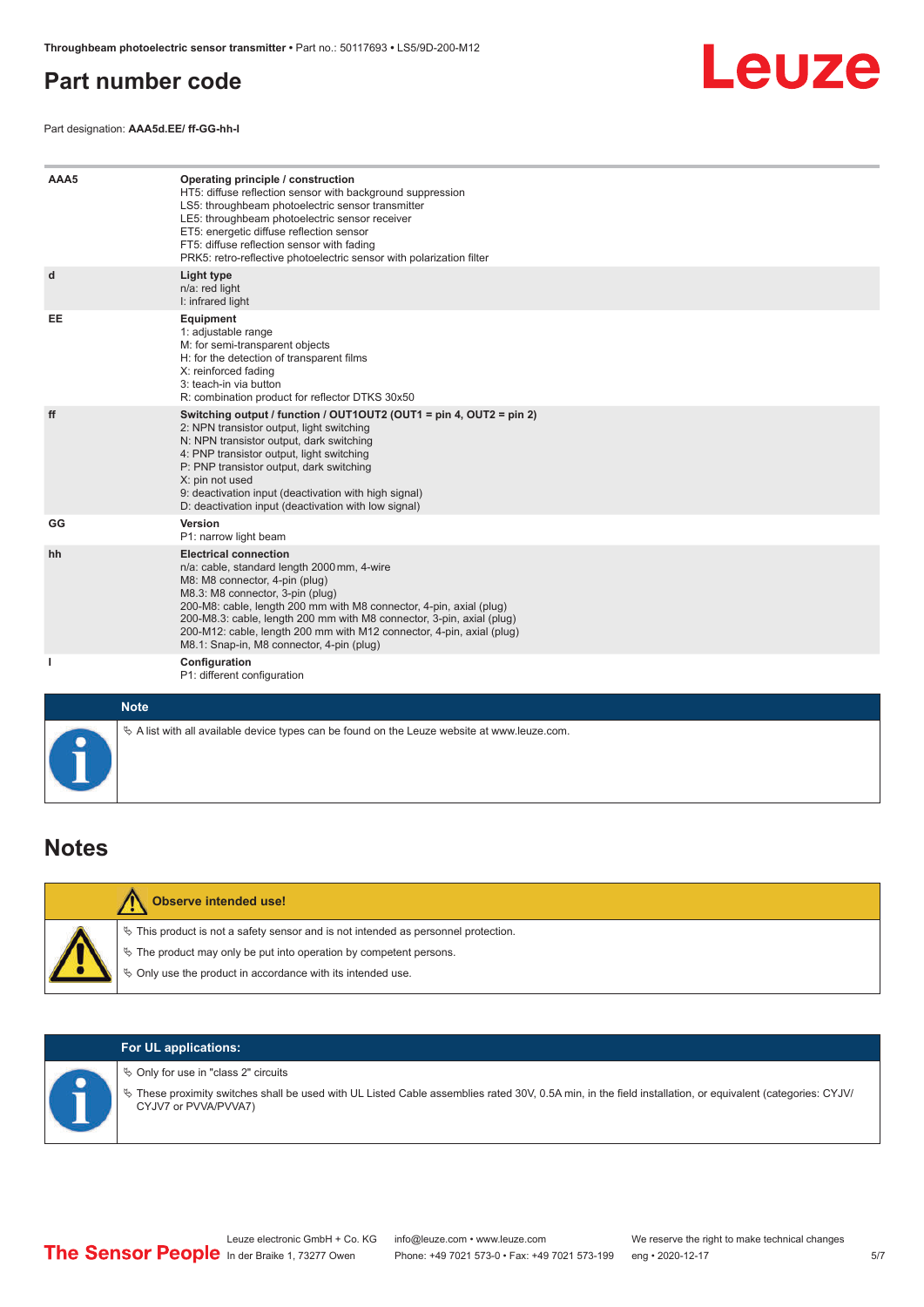### <span id="page-5-0"></span>**Further information**



• Sum of the output currents for both outputs, 50 mA for ambient temperatures > 40 °C

## **Accessories**

### Connection technology - Connection cables

|  | Part no. | <b>Designation</b>     | <b>Article</b>   | <b>Description</b>                                                                                                                                           |
|--|----------|------------------------|------------------|--------------------------------------------------------------------------------------------------------------------------------------------------------------|
|  | 50130652 | KD U-M12-4A-V1-<br>050 | Connection cable | Connection 1: Connector, M12, Axial, Female, A-coded, 4-pin<br>Connection 2: Open end<br>Shielded: No<br>Cable length: 5,000 mm<br>Sheathing material: PVC   |
|  | 50130690 | KD U-M12-4W-V1-<br>050 | Connection cable | Connection 1: Connector, M12, Angled, Female, A-coded, 4 -pin<br>Connection 2: Open end<br>Shielded: No<br>Cable length: 5,000 mm<br>Sheathing material: PVC |

## Mounting technology - Mounting brackets

| Part no. | <b>Designation</b> | <b>Article</b>      | <b>Description</b>                                                                                                                                                                                                            |
|----------|--------------------|---------------------|-------------------------------------------------------------------------------------------------------------------------------------------------------------------------------------------------------------------------------|
| 50118542 | BT 200M.5          | Mounting bracket    | Design of mounting device: Angle, L-shape<br>Fastening, at system: Through-hole mounting<br>Mounting bracket, at device: Screw type, Suited for M3 screws<br>Type of mounting device: Adjustable<br>Material: Stainless steel |
| 50124651 | BT 205M-10SET      | Mounting device set | Design of mounting device: Angle, L-shape<br>Fastening, at system: Through-hole mounting<br>Mounting bracket, at device: Screw type<br>Type of mounting device: Rigid<br>Material: Metal                                      |

## Mounting technology - Rod mounts

|              | Part no. | <b>Designation</b> | <b>Article</b>  | <b>Description</b>                                                                                                                                                                                               |
|--------------|----------|--------------------|-----------------|------------------------------------------------------------------------------------------------------------------------------------------------------------------------------------------------------------------|
| $\sqrt{d^b}$ | 50117829 | BTP 200M-D12       | Mounting system | Design of mounting device: Protection hood<br>Fastening, at system: For 12 mm rod<br>Mounting bracket, at device: Screw type<br>Type of mounting device: Clampable, Adjustable, Turning, 360°<br>Material: Metal |